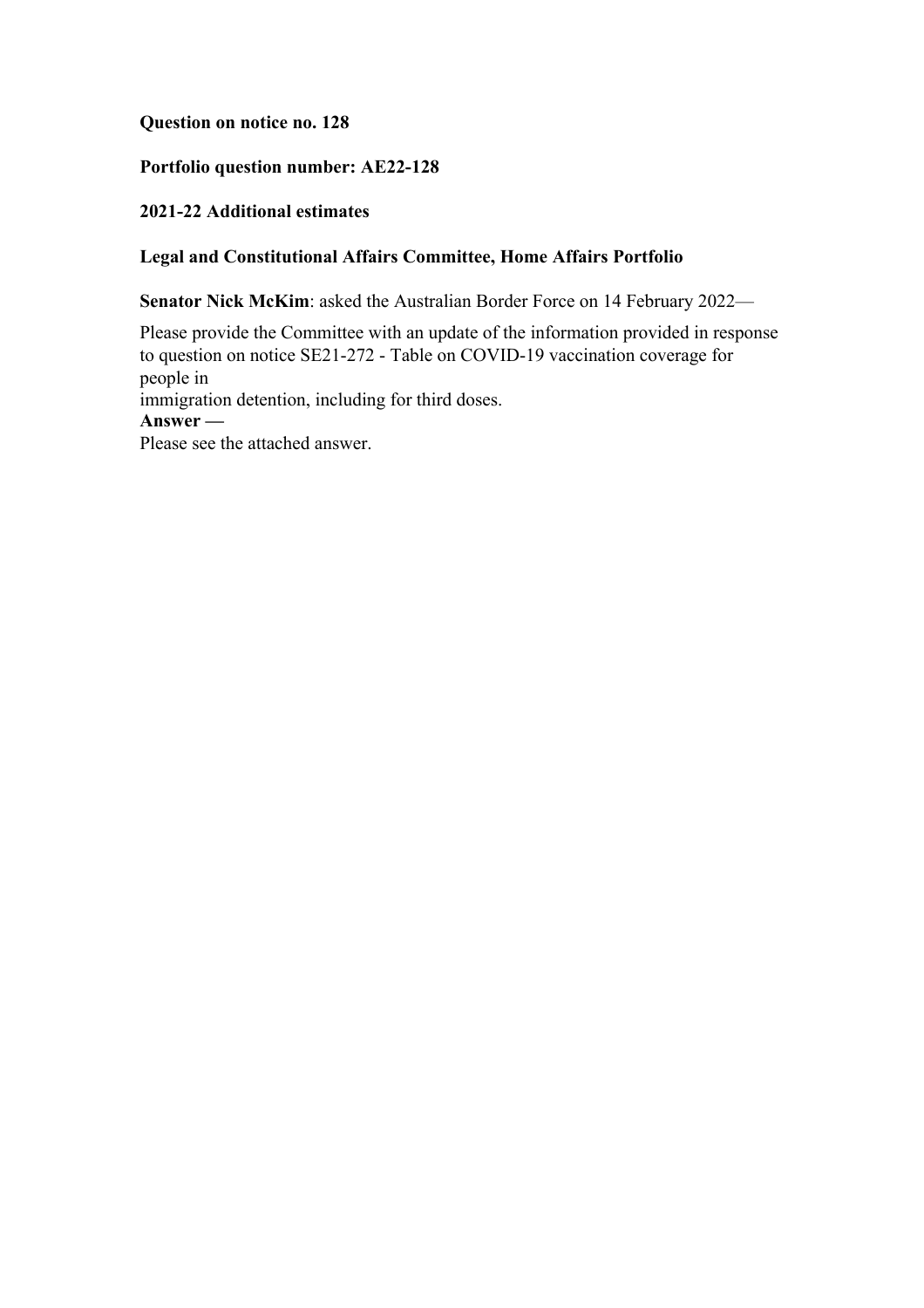### **SENATE STANDING COMMITTEE ON LEGAL AND CONSTITUTIONAL AFFAIRS ADDITIONAL BUDGET ESTIMATES 14 FEBRUARY 2022**

## **Home Affairs Portfolio Australian Border Force**

# **Program 2.4: IMA Offshore Management**

# **AE22-128 - IDCCP - Detention of onshore detainees**

Senator Nick McKim asked:

Please provide the Committee with an update of the information provided in response to question on notice SE21-272 - Table on COVID-19 vaccination coverage for people in immigration detention, including for third doses.

*Answer:*

All detainees in the Immigration Detention Network (IDN) have been offered the COVID-19 vaccinations. The COVID-19 booster vaccination program for consenting detainees commenced across the IDN from November 2021 (via ad-hoc clinics at Villawood Immigration Detention Centre and then to the rest of the IDN).

Detainees continue to have access to information in a range of languages about the vaccines in order to make an informed choice. The ABF and its service providers continue to educate detainees and offer COVID-19 vaccinations to any detainee wishing to participate.

| Detainee - COVID-19 Vaccinations - Statistics by facility |              |                  |              |               |                              |    |                            |                 |                         |               |                                                 |               |
|-----------------------------------------------------------|--------------|------------------|--------------|---------------|------------------------------|----|----------------------------|-----------------|-------------------------|---------------|-------------------------------------------------|---------------|
| Location                                                  | Vaccine Type | <b>Detainees</b> | Unvaccinated |               | Received<br>one dose<br>only |    | Received<br>two doses only |                 | Received<br>three doses |               | Up to date<br>COVID-19<br>vaccination<br>status |               |
|                                                           |              |                  | #            | $\frac{9}{6}$ | #                            | %  | #                          | $\frac{9}{6}$   | #                       | $\frac{9}{6}$ | #                                               | $\frac{9}{6}$ |
| Christmas Island-                                         | Pfizer       |                  | 84           | 42            | 32                           | 16 | <40                        | 19              | 44                      | 22            |                                                 |               |
|                                                           | AstraZeneca  |                  | 0            | 0             | 0                            | 0  | <5                         |                 | 0                       | $\Omega$      |                                                 |               |
|                                                           |              | 199              | 84           | 42            | 32                           | 16 | 39                         | 20              | 44                      | 22            | 82                                              | 41            |
| <b>New South</b>                                          | Pfizer       |                  | 84           | 16            | $30$                         | 5  | 100                        | 19              | 244                     | 46            |                                                 |               |
| Wales                                                     | AstraZeneca  |                  | 0            | 0             | $<$ 5                        | 0  | 73                         | 14              | 0                       | 0             |                                                 |               |
|                                                           |              | 527              | 84           | 16            | 26                           | 5  | 173                        | 33              | 244                     | 46            | 381                                             | 72            |
| South Australia                                           | Pfizer       |                  | <5           | 16            | $<$ 5                        | 4  | <5                         | $\overline{16}$ | $<$ 15                  | 56            |                                                 |               |
|                                                           | AstraZeneca  |                  | 0            | $\Omega$      | 0                            | 0  | <5                         | 8               | 0                       | 0             |                                                 |               |
|                                                           |              | 25               | $5$          | 16            | $<$ 5                        | 4  | 6                          | 24              | $\overline{5}$          | 56            | 20                                              | 80            |
| Victoria                                                  | Pfizer       |                  | 76           | 26            | 9                            | 3  | 104                        | 36              | 91                      | 31            |                                                 |               |
|                                                           | AstraZeneca  |                  | 0            | 0             | 0                            | 0  | 10                         | 3               | 0                       | 0             |                                                 |               |
|                                                           |              | 290              | 76           | 26            | 9                            | 3  | 114                        | 39              | 91                      | 31            | 201                                             | 69            |

#### As at 28 February 2022: